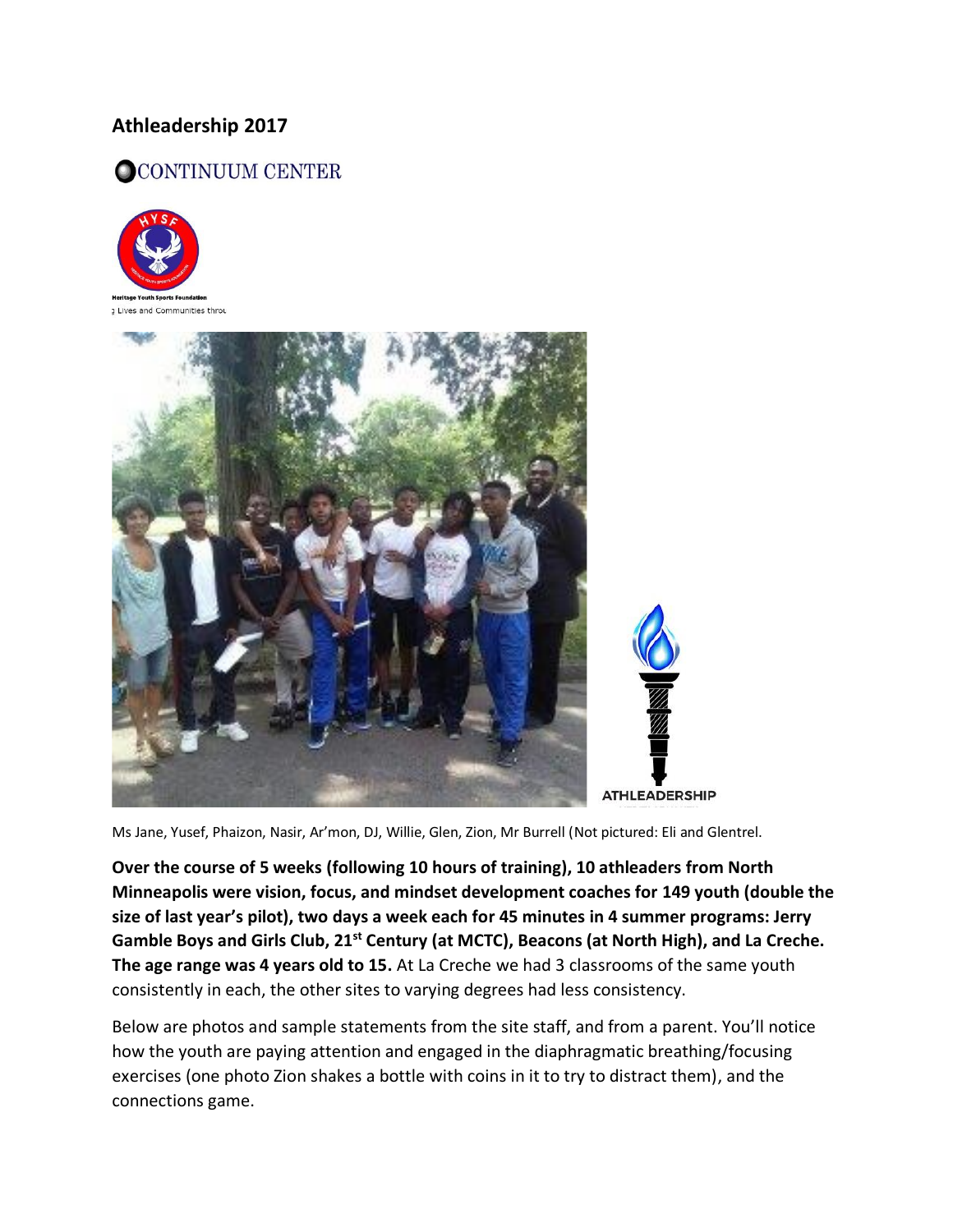

**Eli Campbell –** "The impact this had on me was actually helping me be a new person on and off the court. I am now using this outside pf sports and it's helping me focus more and helping me calm down from snapping. It helps me in school with homework and tests and stuff like that with teachers. It had an impact on me teaching the kids and actually helping these kids life. Teaching the kids help me become a better speaker and a better leader. Teaching the kids impacted me by creating a relationship with them and being a role model. The impact I had on the kids was big!! I feel like they looked up to me."

**Phaizon Scott** – "I feel like the training and teaching we do is helping others and helping us. Because as we teach it we learn more about it! I really feel that the breathing has helped me with basketball just by helping me calm down and it has helped me and my AAU team just by me breathing and being able to talk without anger. It really helps.

For me I wish I could have learned this when I was in the first grade. This would have save me from a lot of trouble in elementary school and in basketball as a kid. With me learning imagery it help open up my mind in a lot of ways like I always try to do imagery before everything now. At first when I learn this I used to never really seriously do it because I thought it was dumb, but then really started focusing on it and a couple amazing things happened and now I like to do it every day with any situation just to see now what can happen with me using my inner abilities."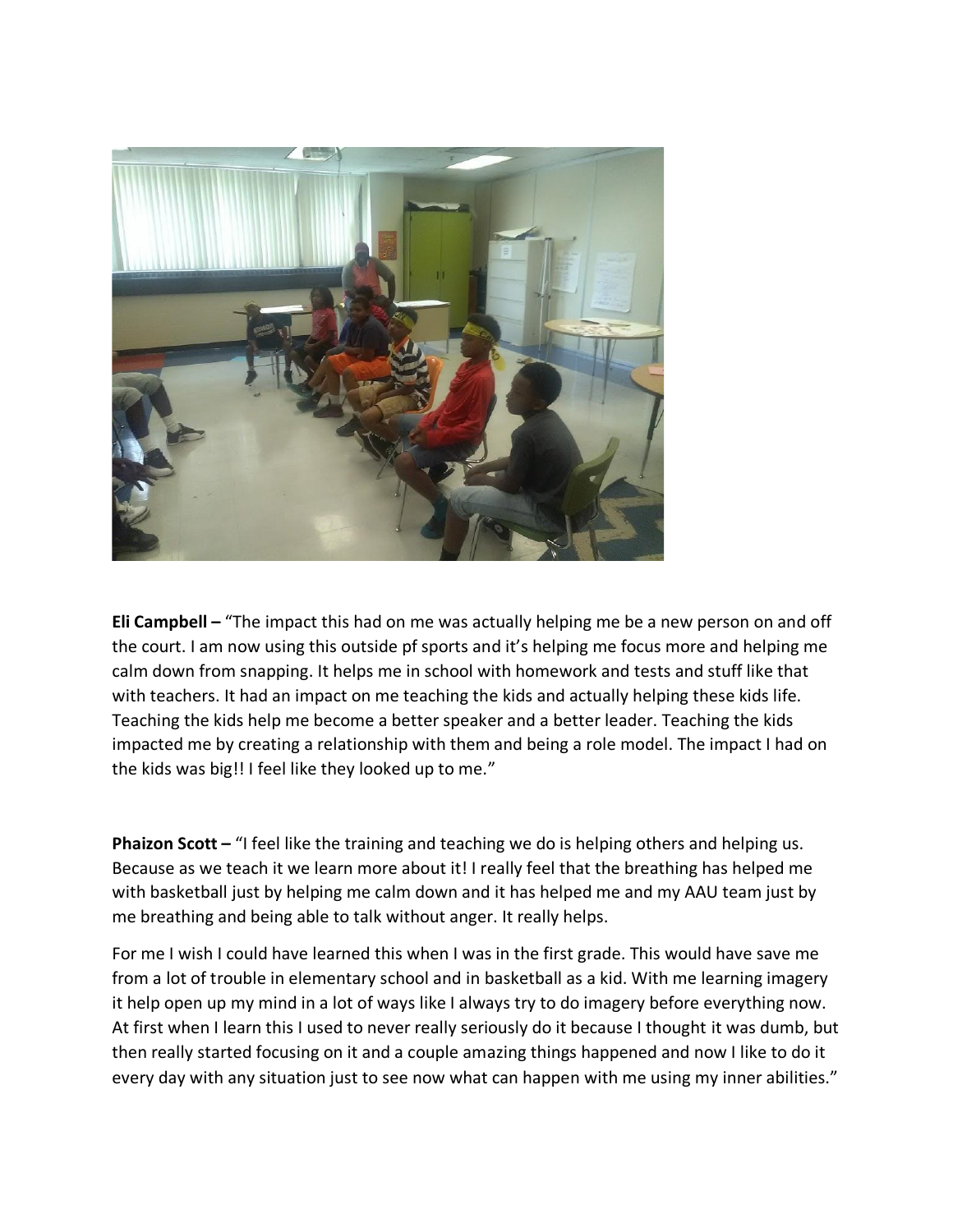

Lakisha Clark-Burgess, 21sr Century program director - "Athleadership provided the scholars an opportunity to see young people their age involved in something positive and uplifting. The athleaders all worked well together and were prepared every time they came. I have seen less extreme behavior but still some behaviors as to be expected with young people. I have also seen that they are learning how to hold one another accountable. I would like to find how to embed athleadership more into our program."

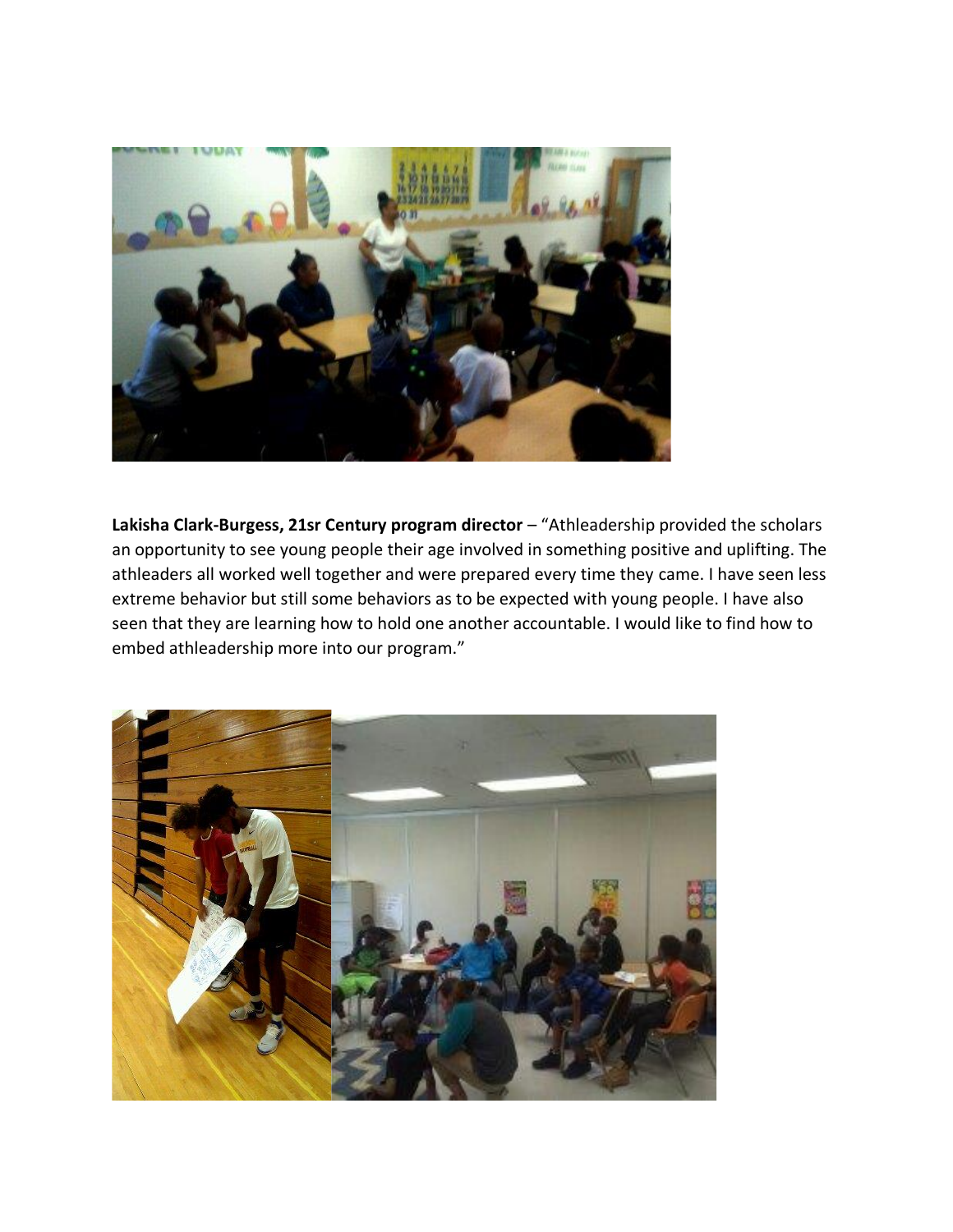**Nasir El Amin**– "With all the training we did with Discovery of Self it has made me more apparent and woke as far as my dreams and being able to change and effect my own reality. Working with the kids showed me that even at an early age our emotional and imaginative side is disregarded, all we are taught in school is that the outside world is real and you get in trouble for daydreaming.

I loved working with the kids it was a great experience especially when they started to understand it. The impact was very noticeable. One week a kid was very anxious, the next they were a little more focused, or some kids fall in live with the idea that their dreams really can come true. They have stories of teaching their family the breathing. This program has a big impact on the youth we worked with."



**Zion Sanford** – "The Athleadership program has helped me so much. It has helped me in basketball, school, and life period. Even before I started doing the Athleadership program I had learned the breathing techniques. I had a hard time focusing but now when I'm panicking I used the techniques and now I am doing very well. In school it has helped me become a better scholar helping me make the B-Honor Roll every quarter and sometimes pushing me to A-Honor Roll.

It has also helped with the kids – at La Creche they even wrote us a thank you poster and made a song so I know it had an impact. At Gamble Boys and Girls Club they didn't know anything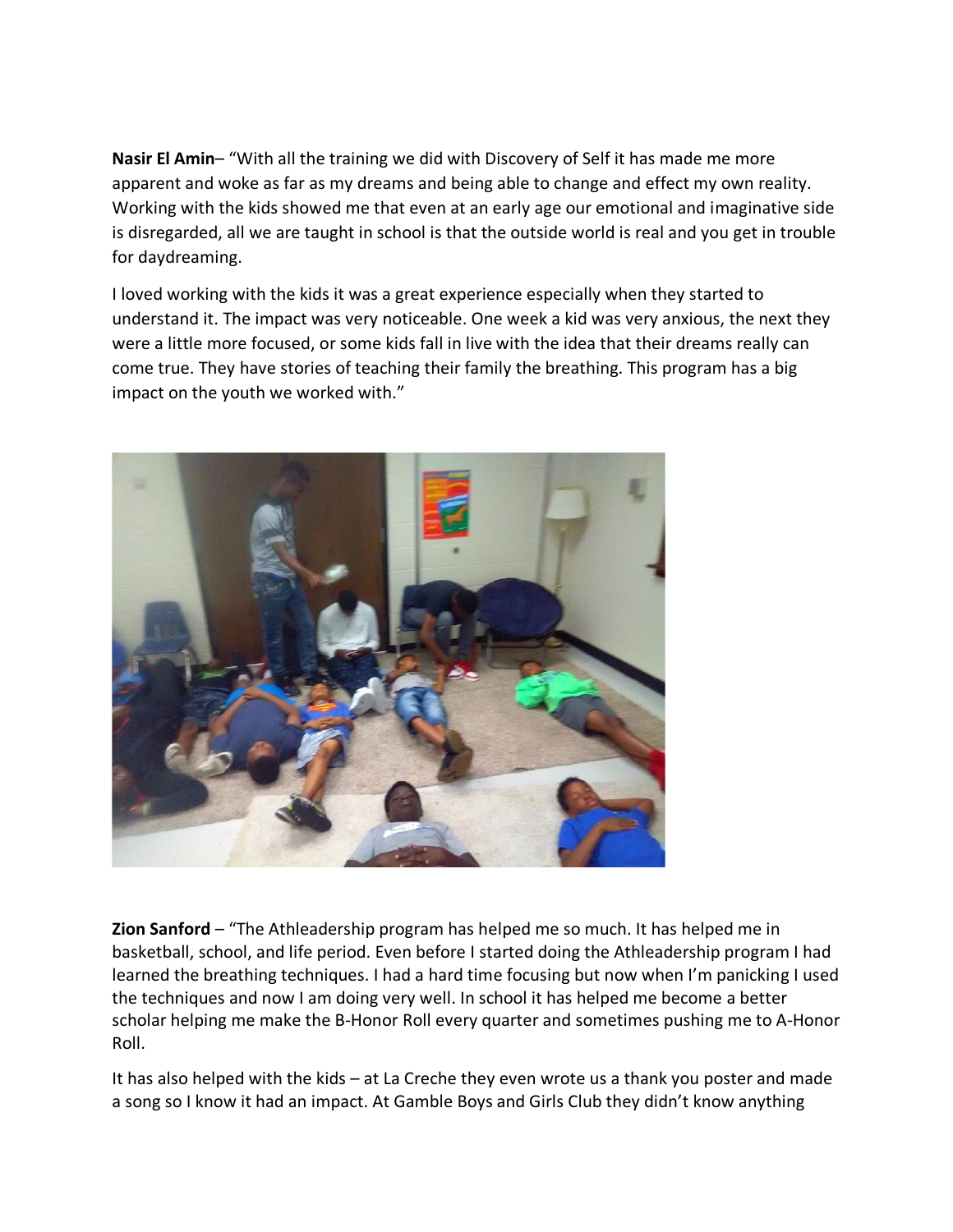that we were talking about and didn't even know what their imagination was. By the end of our sessions they had answers we haven't even thought of, it was amazing. It was also a big impact from me teaching them – I knew many of them because I was in BGC programs so they really listened. Athleadership can connect you in so many ways with so many people it's really important to focus on it."

**Glentrel Carter** – "It impacted me in so many ways just for me knowing I was a hot head and that I needed the help. Breathing and calming down was a big help. I'm a progress in action as I was teaching the youth. The yin yang helped in multiple ways as well.

Me teaching it to the youth made me use it more. It felt like they really used the techniques and the more we came back the more they got it, so it made me use it. Never thought I could say that I made an impact on the younger youth within weeks. I feel they will always know that North High basketball [and Patrick Henry] taught them that breathing always helps, there's a positive to any negative, using imagery can life can go multiple ways. I love working with the kids and am happy to have got the opportunity."



**Yusef Abdullah–** "The training and the work impacted me because I learned how to breathe the right way I can stay focused on school by breathing because in school I was not always focused. I think working with the kids has taught me more about the inner world since I am teaching I have learned it more. I think we impacted the kids because when I saw that they were actually learning and they were working with us I think we helped them a lot."

**Willie Wilson** – "This helped me in basketball because when I miss a layup or a shot I usually get mad at myself but now that I use the breathing I just calm down and play for the next play. Also if it's a close game I can just do my breathing and imagine I'm the only one on the court and it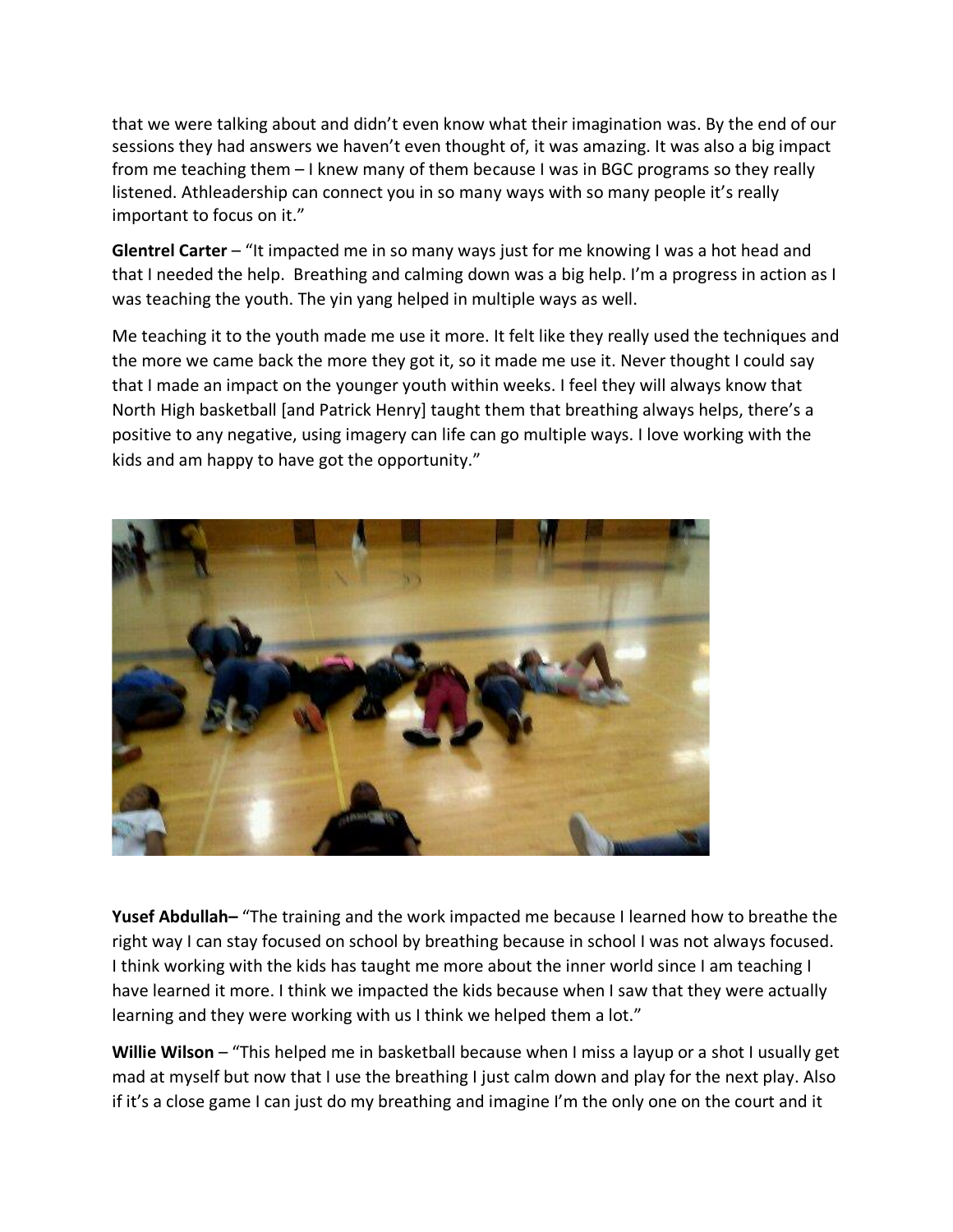helps me play better. Another way I can use breathing is when it's a close game and I'm at the free throw line I can imagine myself making the shot. I enjoy teaching the kids, basically it's just helping me become a better leader and taking a leadership role."



**Ar'mon Dalton** – "The impact of us teaching the kids was them learning how to breathe correctly through the stomach and it's another way to get calm and can stop them getting in trouble anymore! Working with the kids impacted me a lot just because it helped me be patient it also taught me I am responsible for a lot of kids decisions."